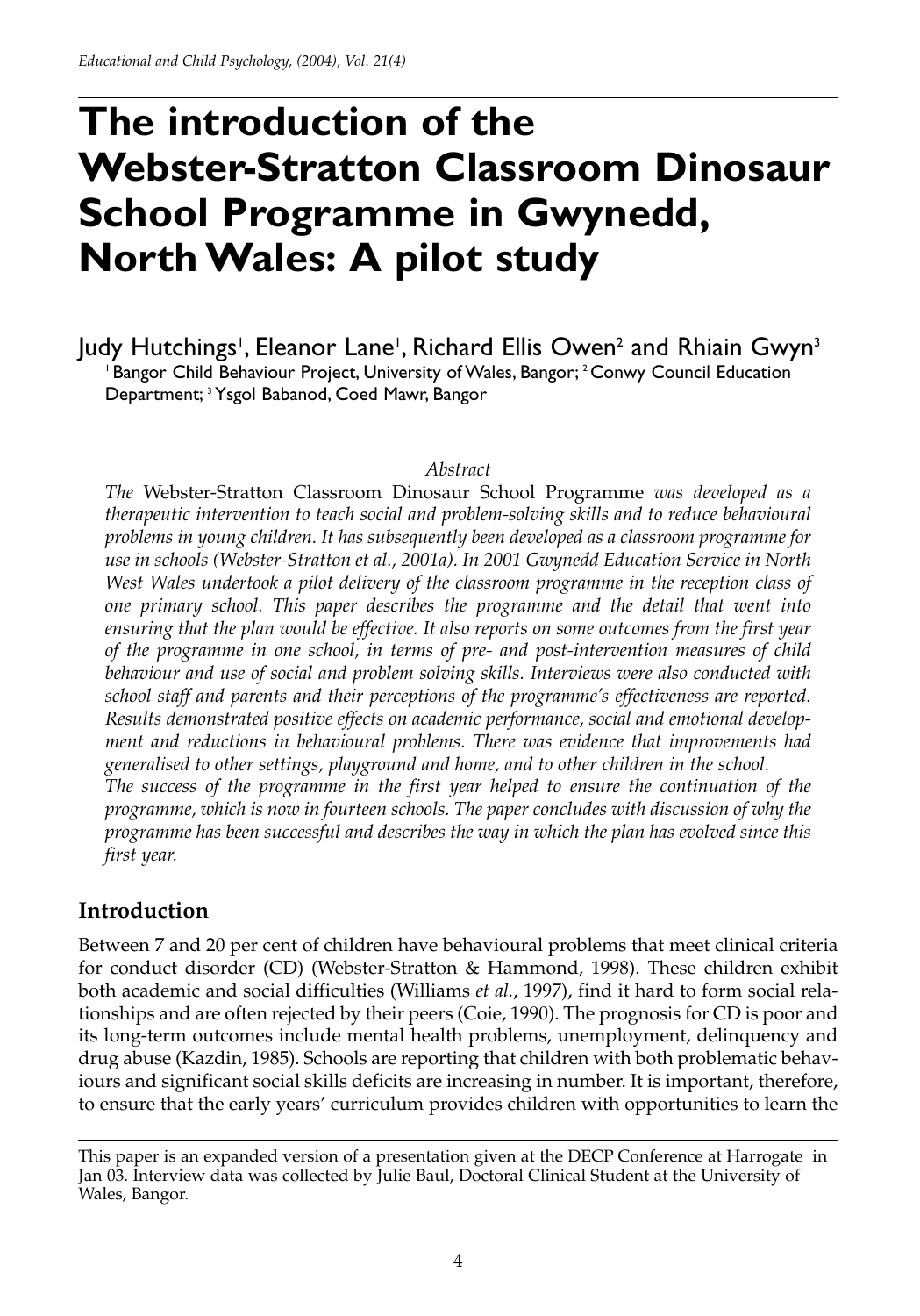essential social, self-management and problem solving skills that will enable them to benefit from their education

Webster-Stratton's 'Incredible Years' programmes are a series of three interlinked programmes for parents, teachers and children designed to promote 'children's social, emotional and academic competence' (Webster-Stratton *et al.*, 2001). The programme's goals are to strengthen families by improving parenting skills, increase teacher competencies and home-school links, and develop children's social and problem-solving skills in order to reduce antisocial behaviour. The programmes were initially developed as clinical interventions for children aged between three and eight, have been extensively evaluated and have strong evidence of effectiveness in reducing conduct problems (Webster-Stratton, 2000). More recently they have been researched as preventive programmes (Webster-Stratton *et al*., 2001b). They are one of only a small number of programmes to achieve 'Blueprint' status with the Centre for Violence Prevention at the University of Colorado as a result of their significant evidence base, their demonstrated long term effectiveness and their replication in service settings (Webster-Stratton *et al*., 2001).

There is now a strong training and support structure for professionals who want to deliver these programmes in the UK. The quality of implementation is important for success and the standardised training and ongoing support, as well as the detailed programme manuals and video aids, aims to ensure that programme providers understand and correctly implement the core components of these programmes that are necessary for success (Mihalic *et al*., 2002).

Webster-Stratton's child programme, Dinosaur School, is a comprehensive social skills and problem-solving curriculum that teaches positive social and communication skills, conflict resolution and anger management, emotional and academic literacy and appropriate school behaviours. It also aims to promote positive self-esteem (Webster-Stratton, 2000). It was initially developed as an intervention for small groups of clinic-referred children with behaviour problems and was shown to be effective in reducing conduct problems and promoting pro-social behaviours in these children (Webster-Stratton *et al*., 2001a). In recent years the programme has been further developed as a preventative intervention for universal use in the classroom for children aged four and five and has been researched in classrooms in high risk 'Head Start' areas (Webster-Stratton *et al.*, 2002).

Delivering the programme in school, with reception aged children, to the whole class helps to establish positive social behaviours from the outset and eliminates the problem of children being 'singled out'. It also helps children to interact positively with their peergroup through the creation of positive feelings and a shared emotional vocabulary. A further advantage of the classroom programme is that pro-social children can model adaptive behaviours for high-risk children. Also, as teachers are delivering the programme, they can make use of the concepts throughout the school day and throughout the whole school.

# *The Dinosaur School Programme*

Specific skill components are taught, including 'how to do your best in school and follow rules', 'how to make and keep friends', 'how to solve problems', 'how to detect and understand feelings' and 'how to manage anger'. Child sized puppets 'Wally' and 'Molly' are children who talk about their feelings and problems and discuss what would be good solu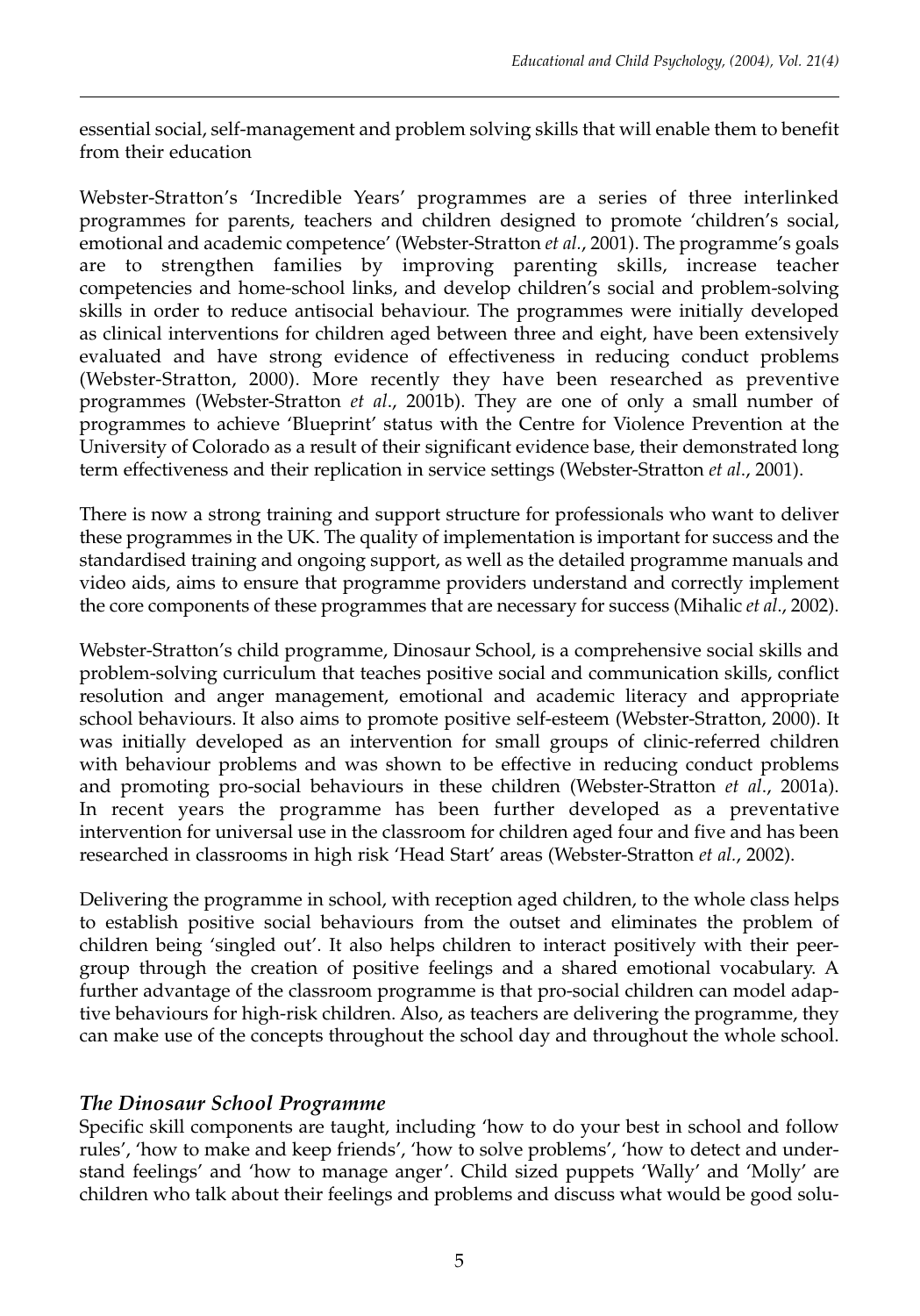tions. Negative feelings are viewed as clues that there is a problem to be solved. Children learn to become 'feelings detectives' and acquire an enhanced feelings vocabulary. The 'Dina Dinosaur' puppet is the headmistress of 'Dinosaur School' and visits to monitor progress and provide encouragement. Video vignettes are shown of the puppets and children modelling the process of trying to solve problems like those that children often encounter at home and at school. The video clips prompt discussion of effective strategies and children then practice these problem-solving skills. Problem solving principles are further reinforced through homework activities.

Throughout the programme, children's pro-social behaviours are reinforced through praise and rewards. Problematic behaviours are reduced by removing reinforcing consequences either through 'time out' or by ignoring the behaviour. Proximal praise, i.e. praising the positive behaviour of someone near the target child, is used extensively to provide children with a model of more appropriate behaviour.

# *The Gwynedd Classroom Dinosaur School Project*

In 1998 the first author introduced the Webster-Stratton parent and child programmes as clinical interventions for conduct problems in a Child and Adolescent Mental Health Service. The parenting programme has since been taken up across North Wales as a preventative intervention in 'Sure Start' centres. In 2001, following a presentation on the therapeutic small group Dinosaur School programme by the first author, Gwynedd Education Department decided that the classroom Dinosaur School programme would be introduced as a universal preventive early intervention in primary schools. A project steering group was set up and the first author was recruited to provide part-time advice, consultation and support to the project.

Teachers from two reception classes received three day of training from a member of Webster-Stratton's team from Seattle and, in Autumn 2001, the programme was implemented in the reception class of the first school. The programme materials include lesson plans and activities for two forty minute sessions per week. The session is divided into a circle time in which home activities are reviewed, the new topic is introduced and discussed, vignettes (video clips) are shown and children role play/practice the skills introduced, initially in interaction with the puppet. This is followed by small group activities which include colouring, bingo and matching games and other activities based on the material introduced during the session. A classroom assistant and an assistant psychologist prepared the materials for the small group activity sessions, the home assignments and the weekly letters to parents. Teachers received ongoing support in their preparation for the programme from the first author. This included an introduction to the programme for all school staff, including teachers, classroom assistants, playground supervisors and canteen staff. This focussed on basic principles including labelled praise, proximal praise, praising friendship skills and stating instructions in positive ways (e.g. use a quiet indoor voice rather than stop shouting). This training helped to promote adoption of the ideas throughout the school. Once the programme had started the first author visited the school to observe Dinosaur School sessions and give feedback to the teachers.

The programme was introduced in the reception class of the first school, a small infant school in October 2001 and continued twice weekly until June 2002. Because the reception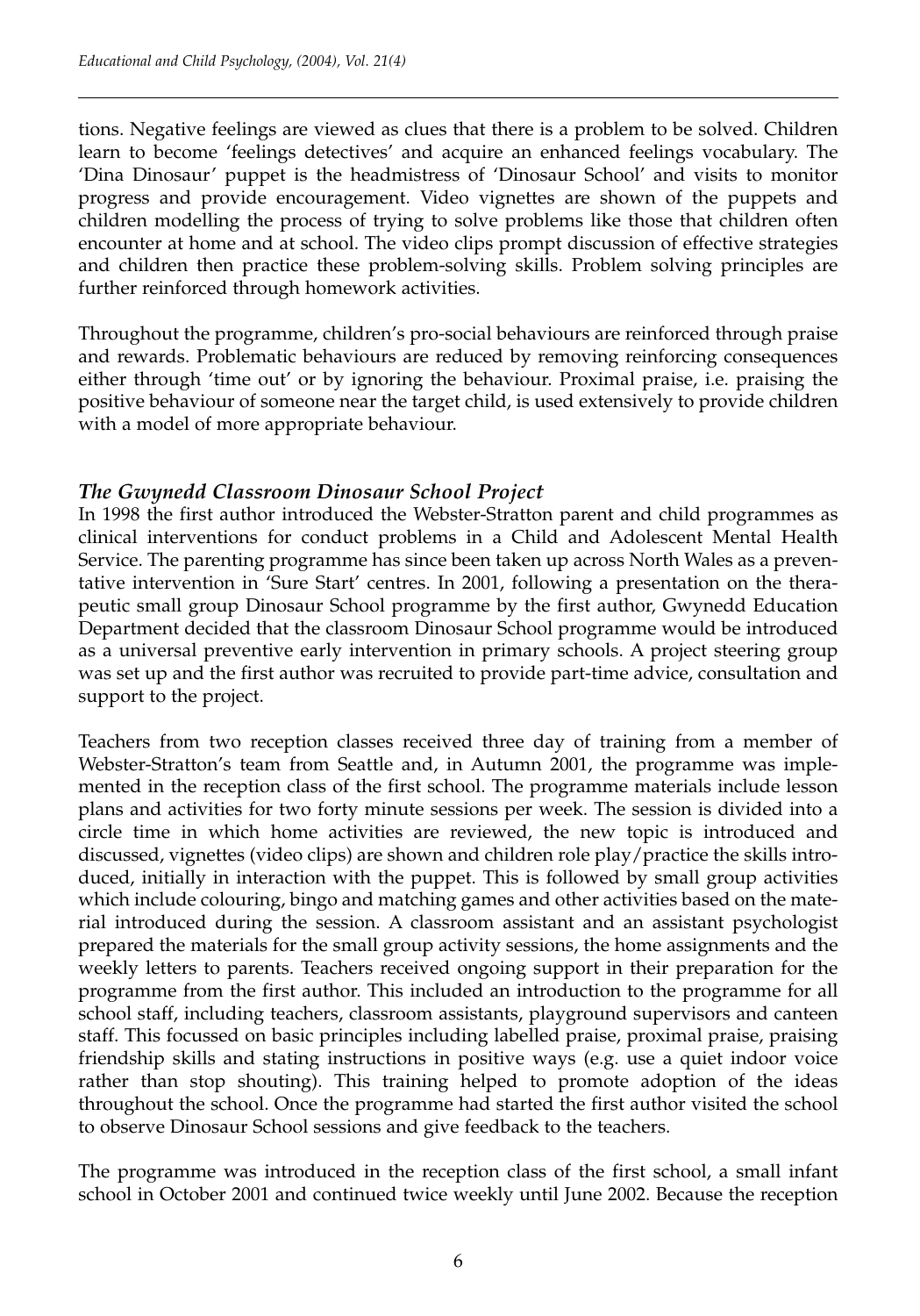class intake at the start of the year was unusually small (only six children), two year one boys with significant behavioural problems were included in the programme. As the year progressed a further three children enrolled in the reception class, resulting in a class of 11, but the later enrolees did not complete the evaluation measures. The Webster-Stratton Parenting programme: 'Help your child to do their best in school' was also offered at the school for the first time to parents of all children in the school.

Data were available for seven of the eight children who received the entire programme, four girls and three boys. Seven parents (one for each child) were also interviewed. Eight members of the primary school staff were also interviewed, the two teachers who had implemented the programme, another class teacher, two support staff who had worked with the programme children in the classroom and two other support who had no classroom contact with the programme children.

The programme was evaluated by comparing parental ratings of their child's skills and behaviour before and after the programme. At the end of the school year, school staff and parents were interviewed about their perceptions of the programme and a qualitative analysis of their responses was undertaken.

Three parent report measures taken before the start of the programme and again six-month later are reported briefly. These were the Self-Control Rating Scale (Kendall & Wilcox, 1979); the Strengths and Difficulties Questionnaire (Goodman, 1997); and the Dinosaur School Questionnaire, designed to measure skills targeted by the programme (Hutchings, 2001). For further details of these measures, which have been used in studies undertaken by the Child Behaviour Project, see Hutchings and Nash (1997).

In the semi-structured interview used to interview school staff and parents questions were asked about all aspects of the programme. This included academic performance, social and emotional development, homework activities, specific programme units and generalisation of skills learned. The staff were also asked about programme support and advice, further training needs and views regarding programme continuance. The three parents that had also attended the parenting programme were asked about this. Any additional comments made by respondents were recorded verbatim and quotations are used to illustrate findings.

# **Results**

Table 1 shows the scores on three parent report measures employed before and after the programme.

All seven children demonstrated improvements in skills and behaviour on at least one of the three measure post-intervention. Overall improvements were reported on 15 out of 20 (75 per cent) of the individual scores. Three children whose parents had also completed the parenting programme each showed improvement on all three measures.

# *The Self-control Rating Scale (SCRS)*

The SCRC provides an indication of the degree to which a child's behaviour can be described as self-controlled. Baseline and follow-up scores were obtained for six of the seven children (see Table 1). These showed a general improvement in the children's self-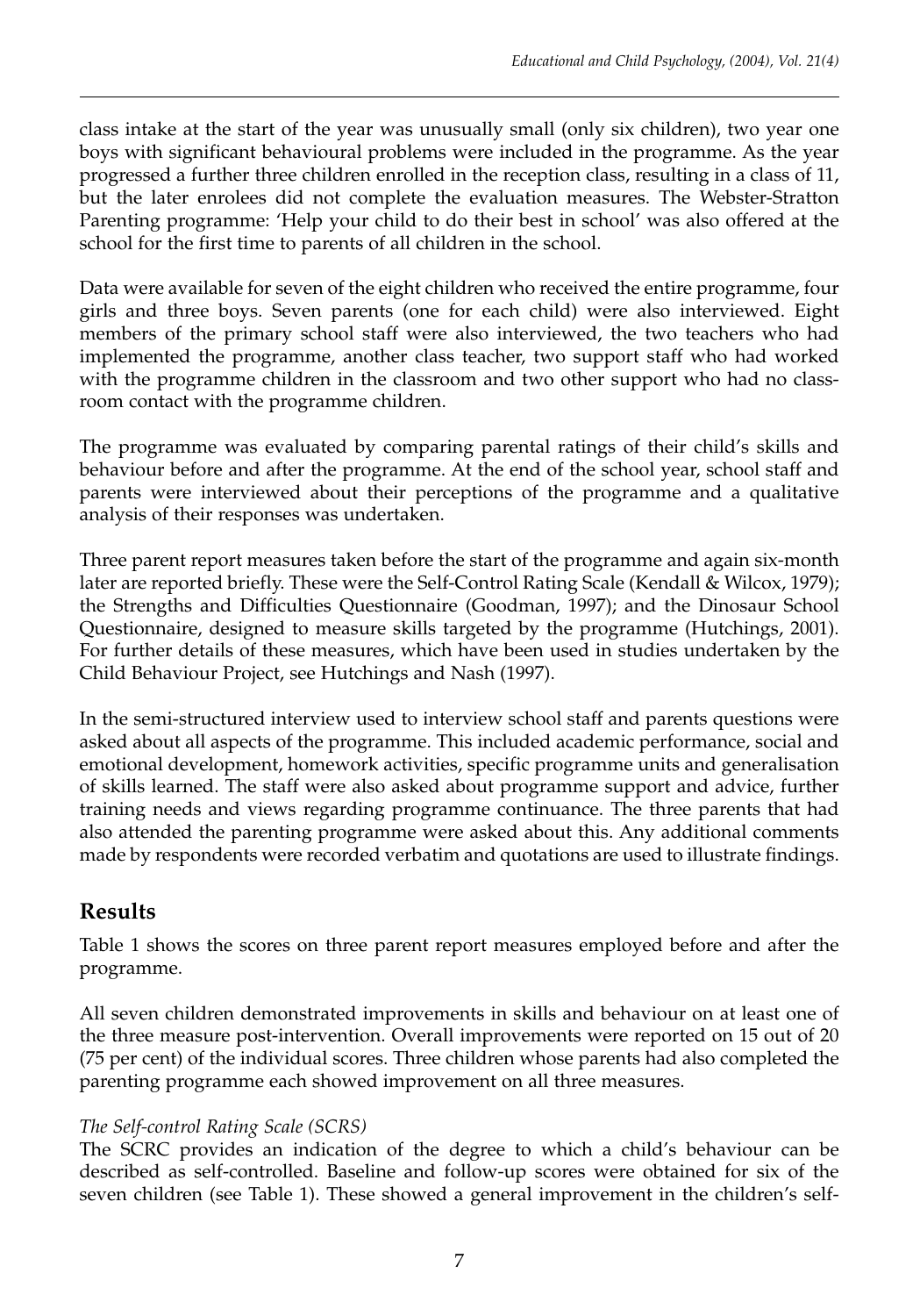| <b>Rapic 1.</b> Daschire and post intervention secres |                 |                           |                 |                               |                 |                              |                  |
|-------------------------------------------------------|-----------------|---------------------------|-----------------|-------------------------------|-----------------|------------------------------|------------------|
|                                                       |                 | Dinosaur<br>questionnaire |                 | Strengths and<br>difficulties |                 | Self-control<br>rating scale |                  |
| Child                                                 | Class/year      | Pre                       | Post            | Pre                           | Post            | Pre                          | Post             |
| (Male)                                                | Rec             | 39                        | $38 \downarrow$ | 17                            | 17              | 142                          | $121 \downarrow$ |
| $\overline{2}$<br>(Female)                            | Rec             | 47                        | $38 \downarrow$ | 19                            | $13 \downarrow$ | M                            | 168              |
| $3*$<br>(Male)                                        | Yr <sub>l</sub> | 50                        | $39 \downarrow$ | 29                            | 15 <sub>1</sub> | 193                          | $126 \downarrow$ |
| 4<br>(Female)                                         | Rec             | 28                        | 34              | 6                             | $4 \downarrow$  | 52                           | 76               |
| 5<br>(Male)                                           | Yr <sub>l</sub> | 47                        | 49              | 26                            | 26              | 197                          | $180 \downarrow$ |
| $6*$<br>(Female)                                      | Rec             | 27                        | $21 \downarrow$ | $\overline{10}$               | $3 \downarrow$  | 91                           | 70 ↓             |
| $7*$<br>(Female)                                      | Rec             | 46                        | 43 $\downarrow$ | 10                            | $8 \downarrow$  | 124                          | $103 \downarrow$ |
| Wilcoxon test:                                        |                 | p 5.2049                  |                 | $p 5.0431$ (sig)              |                 | p 5.2049                     |                  |

**Table 1.** Baseline and post intervention scores

M is a missing measure, ↓shows an improvement, figures in bold indicate that the score is in the clinical range, and \* indicates the children whose parent completed the parenting programme.

control, with five of the six children for whom the measure had been completed showing lower post-intervention. However, the improvements made by the group did not reach statistical significance

## *The Strengths and Difficulties Questionnaire (SDQ)*

The SDQ assesses the occurrence of particular behaviours that are associated with conduct problems. Pre- and post-course scores were obtained for all seven children. The Wilcoxon test revealed a significant difference in group pre- and post-intervention SDQ scores  $(z = 2.0226, p < .05)$ . Five of the children showed an improvement and the other two showed no change from baseline.

#### *The Dinosaur School Questionnaire*

Parents were asked about their child's use of 15 specific behaviours taught in Dinosaur School. The responses were scored as:

Always = 0; Often = 1; Sometimes = 2; Rarely = 3; Never = 4. Scores were obtained for all seven children. A reduction in the score therefore indicated an improvement. Parents of five children reported an increase in the positive behaviours encouraged at Dinosaur School. However, the results for the group did not reach statistical significance.

## *Parent interview responses*

Of seven parents interviewed, five reported that they had seen definite improvement in a number of their children's skills. Parents rated their child's academic skills in terms of the influence of Dino School. Five parents reported improvements in their child's vocabulary and attitude to School work.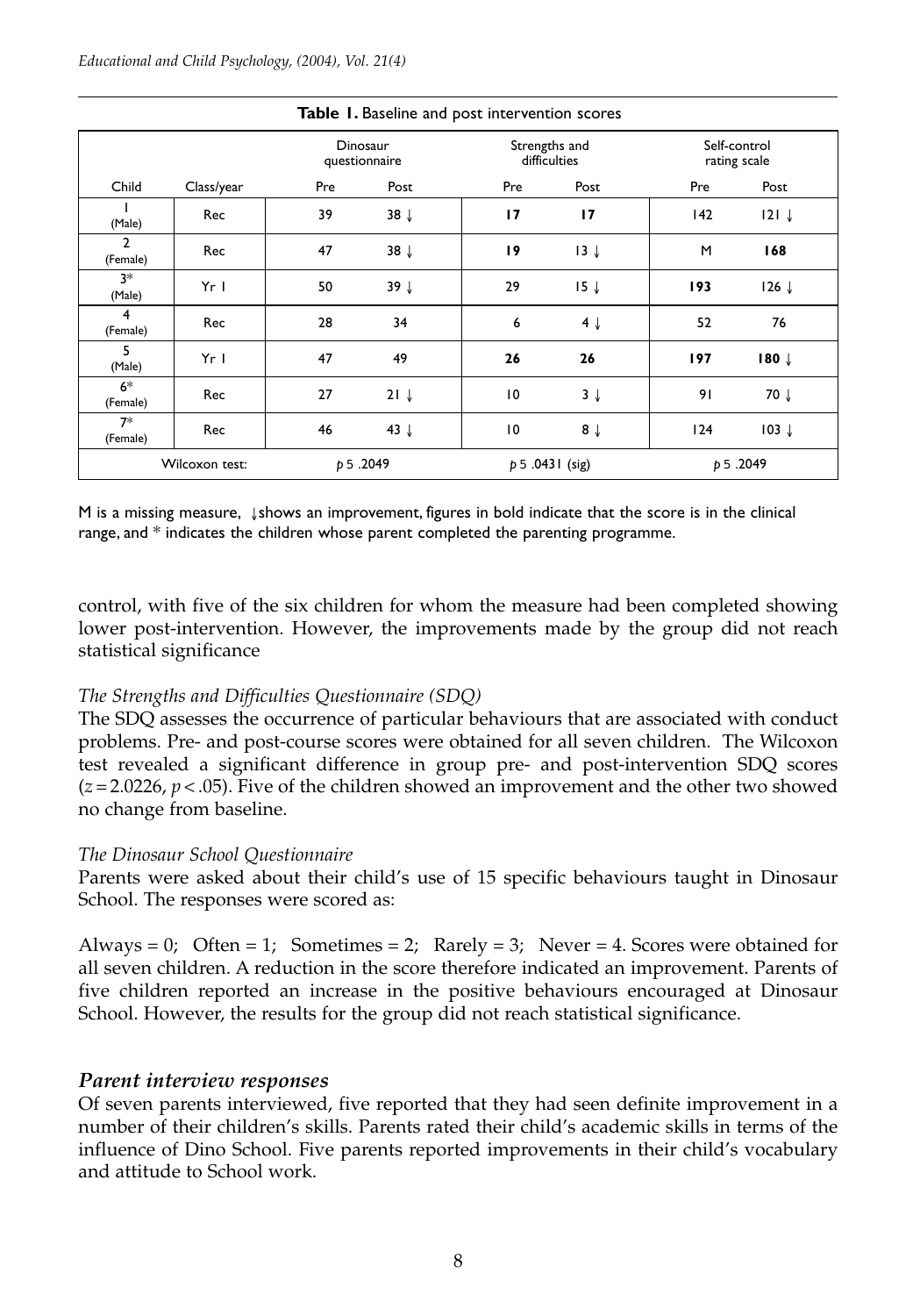*'He seems happier, he's able to get what he wants to say out – he's less frustrated'* (1)

Five parents felt it was very helpful in improving interpersonal skills, self-control and selfesteem

*'He's learned to control his feelings – he used to throw chairs and lash out but he's learned respect and right and wrong'* (5)

Overall, parents reported there had been definite improvements in many of the skills taught, six reported improvements in 'awareness of other's feelings' and four reported improvements in literacy, which they attributed to the programme. Five parents rated communication skills, compliment giving, apologising, chatting with other children and turn taking as improved.

*'she's apologising a lot if she does things to upset her brother … on her own now, we don't have to tell her anymore'*

All seven parents felt that the information and support that they had received had been helpful and that home school links enhanced the effect of the programme. Four parents had observed their child using Dino School principles spontaneously at home.

*'he's getting on with children better – instead of fighting, he's mixing better'*

Positive changes were reported to occur most often in children's use of effective communication and self-control strategies.

*'He still gets upset when he's told off … but he gets over things quicker and doesn't have tantrums the same – there's no throwing himself on the floor'*

*'He counts to three when he's angry and uses his 'ignoring' muscle when someone annoys him'*

One parent thought that the programme would benefit other members of her family.

*'I think it would be a real benefit for older children of all ages … when you're growing up there's phases when you don't understand things – it would be good for my teenagers'*

Six parents would recommend the programme to other parents. One parent of a child with significant problems was enthusiastic but felt that her child needed more exposure to the programme:

*'I think it was really good but for him it wasn't in-depth enough at home. Children with problems maybe need more time spent with them maybe an extra lesson or more a week … the more things are repeated the more they sink in'*

Three parents who had children in the Dino classroom completed the parenting programme. When asked what had prompted her to attend and if she had found it beneficial one parent gave the following response: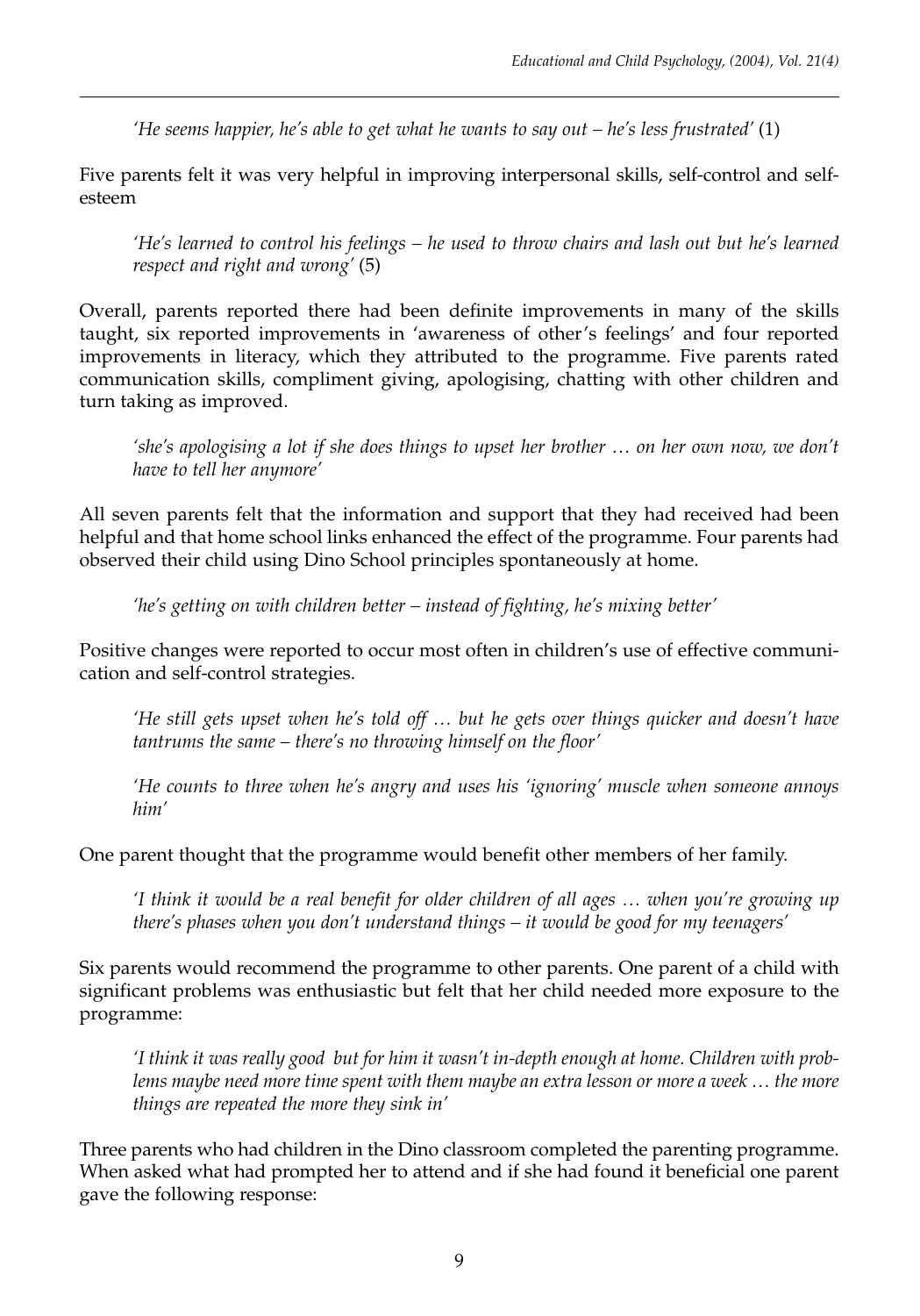*'I went for help on how to deal with children cos you don't get many chances to get it. I told instructors there should be more classes like this. It is my main job and there is nowhere that helps you. You need a licence to drive a car but not to bring up children! It gave me so many ideas that helped. I liked the things they told us to do e.g. play and praise – I changed how I deal with the children and I enjoyed it a lot. It was nice to have exchanges with other parents and it certainly benefited .... we played more and I praised her more'*

# *School staff interview and questionnaire responses*

All school staff reported that they had observed positive changes in programme children during the year and several reported changes within the school generally. When asked about how it had impacted upon the social and emotional development of children, all school staff responded that it was 'very helpful' and that positive changes had been observed.

*'I feel they've taken on board social skills that they still wouldn't know without the programme'*

All staff reported that the programme was having a positive effect on the rest of the school

*'All the children are beginning to learn and use the principles'*

*'They use the principles in play and when they talk to friends'*

*'They co-operate more with each other, they've learned to avoid confrontations now mainly by staying away from the person they were having scrapes with'*

*'The kids all know the Dino rules and are more polite to each other'*

*'Compliment giving especially is spreading through the school, and even though its only implemented in reception class we teachers are using it in our classes too'*

Six staff said that they believed that the school culture was changing, both in terms of the children's behaviour and their own attitudes, which were more positive, calm and relaxed.

*'I think it's becoming a happier school. The atmosphere is changing, the teachers are getting used to praising. It used to be 'don't do that!' now its ignored and good things concentrated on ... the kids are taking more responsibility for their own behaviour'*

*'Its changing staff definitely; the way we deal with problems that come up and it has given us different ideas e.g. reward charts; the kids try more'*

*'Now we've found a way of dealing with the kids we don't get as stressed out'*

*'We've all changed our attitudes; it's a bit hard to say because it's only been a year but the signs are there'*

*'It will be interesting to see what happens as more of the children in the school have passed through Dinosaur School'*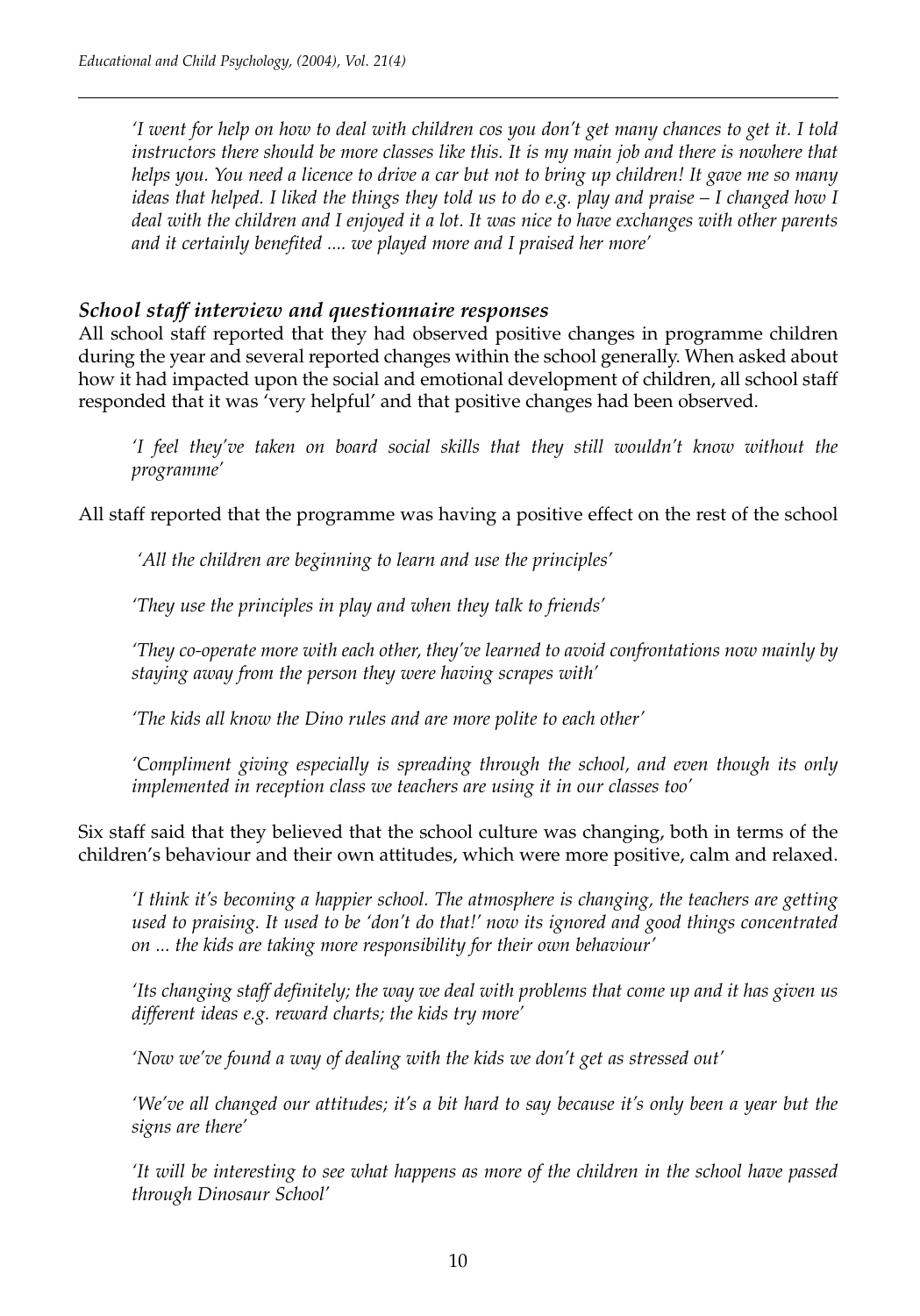Staff felt they had been well trained by the headmistress and the first author

*'It's like driving a car you learn over the following months from experience but I think the training is necessary and very good'*

Most emphasised the need for ongoing supervision to improve their knowledge and skills and seven of the eight staff interviewed were keen to receive further training in the dinosaur school programme.

*'We need to keep going over it – the skills, and expanding until it becomes second nature'*

All staff felt the programme should be continued, expanded and developed.

*'It has become an integral part of the curriculum for early years and key stage one'*

*'The way teachers have taken it on board means it will continue here. All teachers are using it'*

*'It should be extended to all key stage one children – it would be lovely if it was part of the curriculum for that age group'*

All staff involved directly with the programme reported improvements in many of the skills taught, in particular in 'vocabulary' 'communication', 'compliment-giving', 'turn-taking' 'anger management and self control' and 'playing with other children'.

*'The children are able to express themselves better … to put themselves in someone else's shoes'*

*'They interact with each other better, for example using their ignoring muscle when other kids misbehave and continue with their work'*

*'The children with the most severe problems have learned to control their tempers and you can talk them out of a strop and calm them down much quicker … It's most effective when you get consistency between staff. Some kids haven't had that before'*

Staff also reported on the benefits to children of helping them to manage their feelings in a positive way. Four staff involved in the programme said that they had observed children using the principles in situations outside the classroom and that the skills were generalising to the playground.

Homework sheets were viewed as beneficial as they provided an opportunity to practise and generalise skills to the home environment. They were also seen to improve homeschool links and encourage parental involvement.

*'They reinforce what they've learned and parents can play a part'*

Helps remind the kids and reinforce what they've learned and also gives the parents a clue about rules'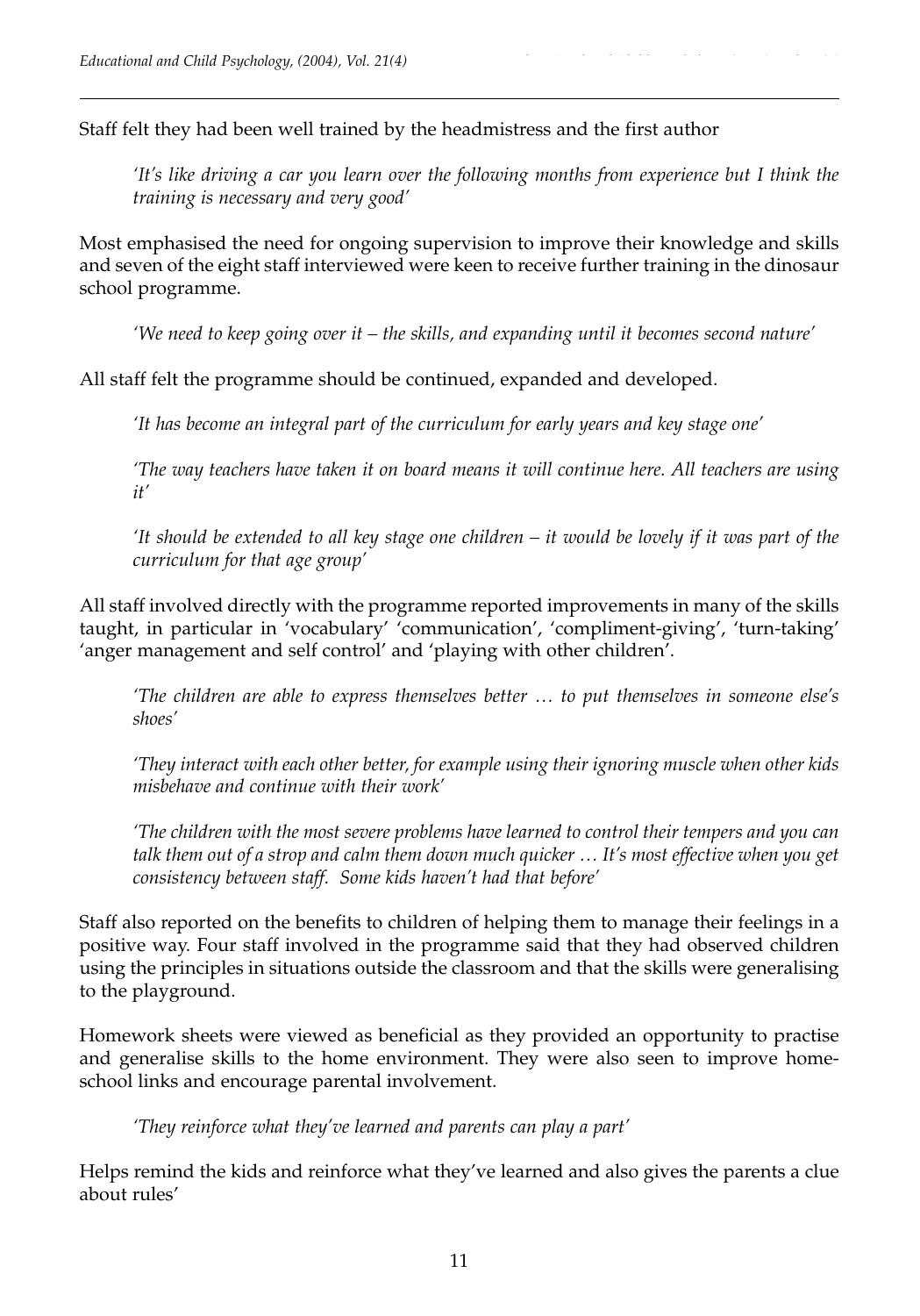The use of puppets was considered particularly effective, staff reported that the children were able to identify with them.

*'The puppets really hold their attention, they know its you talking but their eyes are on Molly and Wally!'*

Staff reported positively on all aspects of the Dino curriculum, stating that all parts of the programme were beneficial.

*'Compliment giving teaches spontaneous social skills – makes kids focus on positive emotions'*

*'The problem-solving one definitely, I think that one is the most important one'*

*''Time-out' is very effective and talking about a quiet place in his mind is helpful'*

Staff reported that it was necessary to allocate preparation time between sessions and emphasised the importance of administrative support in order for the workload to be manageable.

*'It takes 45 mins to 1 hour reading time for each session – I had to make lots of notes in the beginning. It will be less in the future when I'm more familiar with it. I've had administrative support from school staff and the use of (universty) office facilities. The school budget pays for paper materials'*

*'It takes photocopying time, translation time into Welsh, colouring, e.g. of bingo cards. Ready-made packs, coloured in and laminated would be helpful – time saving. The time it takes depends on the activity selected for each week – from minutes to several hours each week'*

# **Discussion**

The purpose of this study was to evaluate a pilot delivery of the Webster-Stratton classroom programme in a primary school reception class. Overall feedback from school staff and parents about the programme was extremely positive. Parent reports of the children's behaviour before and after the intervention showed that all of the programme children improved in their skills and behaviour on at least one of the three measures post-intervention and there was a significant reduction in the occurrence of problem behaviour as measured by the Strengths and Difficulties Questionnaire.

The staff delivering the programme were very enthusiastic about it and reported positive changes as did the school staff not directly involved in delivery of the programme. Nevertheless, given the work involved and demands on teachers generally, enthusiasm for the programme is unlikely to have been maintained if they had not seen many positive changes throughout the school which they attributed to the programme.

For most children this was a preventative programme rather than clinical intervention. However the two year one children were both displaying clinical levels of behavioural problems. One of these children improved the most, moving from the clinical to normal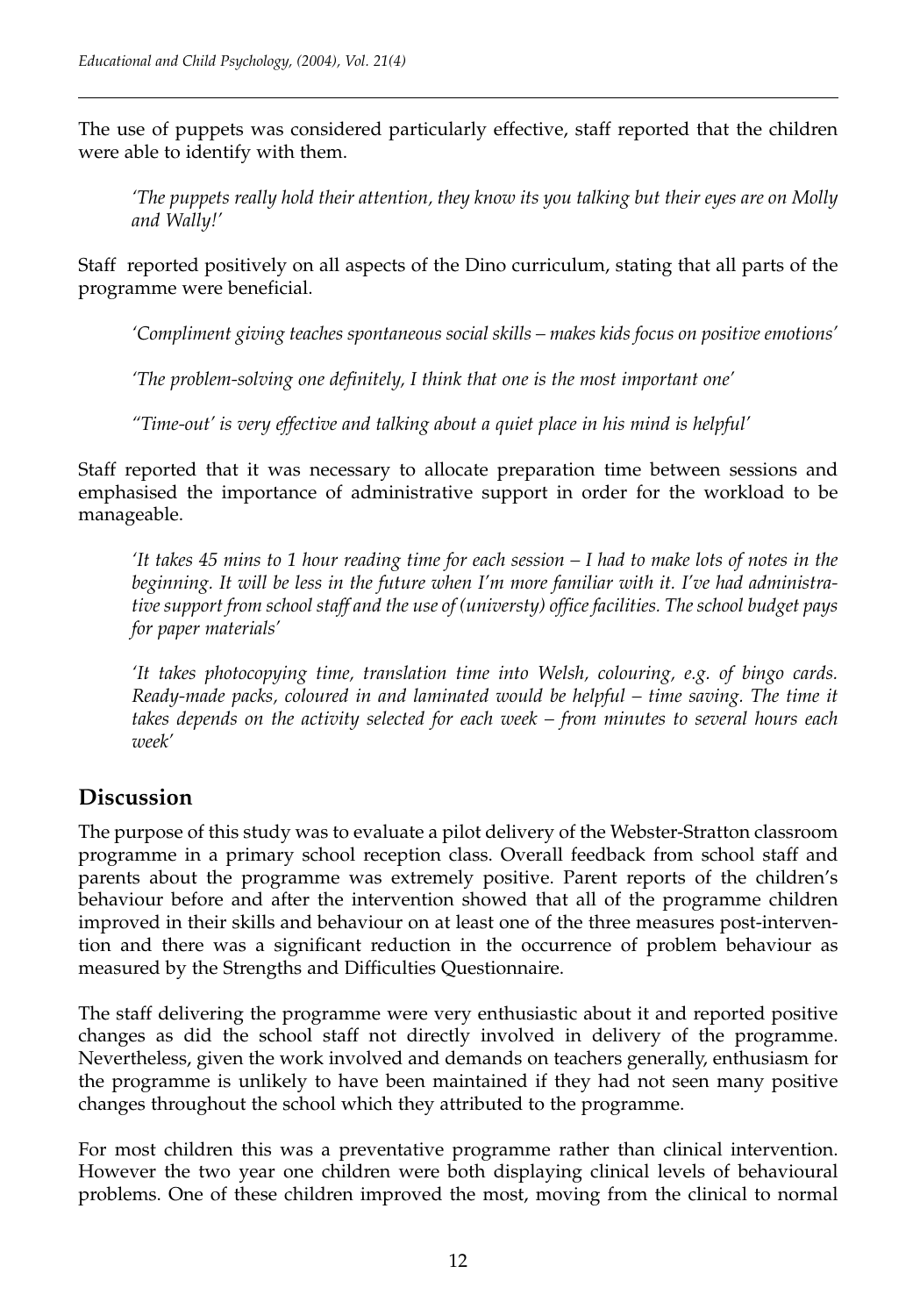range on both standardised scales with clinical cut-offs. The mother of this child also completed the parenting course. The three children whose parents had attended the parenting programme showed the greatest improvement.

The results of this pilot study suggest that this is a useful and effective universal programme that is welcomed by teachers and other school staff and parents. They also suggest that progress is enhanced through attendance of the parenting classes and that the programme could be used to identify children who are in need of a more intensive treatment programme such as the therapeutic small-group Dinosaur School.

There were limitations to this pilot study. As it was evaluating the delivery of this programme for the first time in one small reception class, the sample was small and there was no comparison group. It would also have benefited from a more objective measure such as the observation of child behaviour in the classroom. The ongoing expansion of this programme in Gwynedd, described below, will hopefully provide the opportunity for further study of this programme which will address these problems. There are already plans for independent researchers to observe and code child behaviour both in the classrooms and playgrounds of participating schools.

# *The Dinosaur School Programme in Gwynedd schools*

The Incredible Years Dinosaur School Programme for the classroom was selected by Gwynedd CC because it appeared to have the best evidence base of available programmes to promote emotional literacy, anger management and problem solving skills among the growing numbers of young children arriving in school without these skills. It was also chosen because of the availability of training and support both from Seattle and from the University based Bangor Child Behaviour Project.

The Gwynedd Education Department recognised the need to:

- i) establish a project steering group
- ii) train teachers in the necessary skills to deliver the programme
- iii) train other school staff in the key principles of labelled praise, proximal praise, praise for friendly behaviours and in stating commands in positive ways e.g. saying 'use indoor walking feet' rather than 'stop running'
- iv) equip teachers with resources to deliver the programme
- v) provide ongoing supervision and support to teachers delivering the programme
- vi) ensure that there was support from the top in the schools that are delivering the programme

Based on the preliminary results funding from the National Assembly for Wales was obtained to develop the programme for a further three years. This funding included the secondment of the head teacher who first introduced the programme and continued funding for support from the first author. Further teachers were trained to implement the programme in their reception classrooms during the 2002/3 school year and the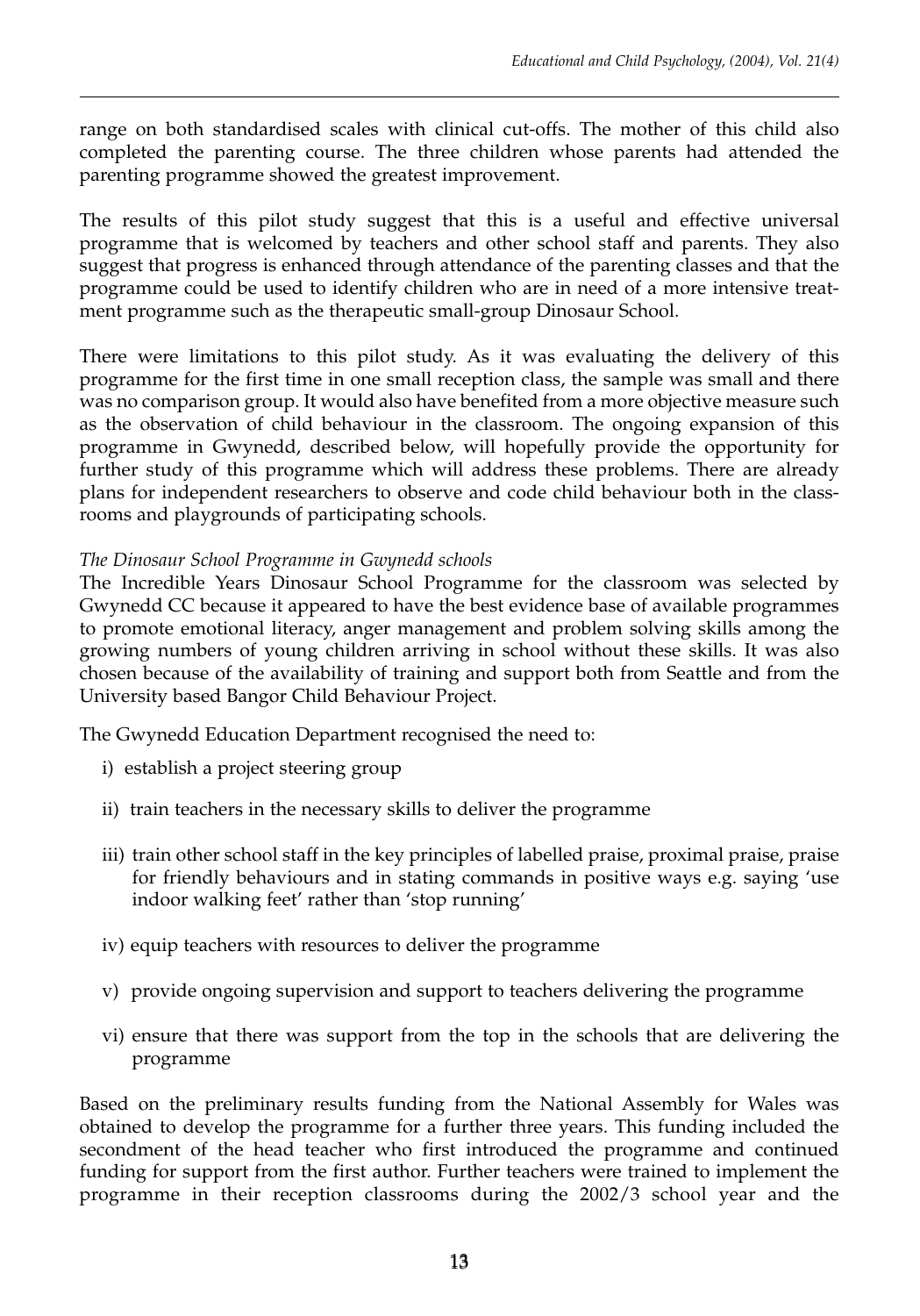programme ran in nine reception classes in eight schools. From September 2003 all of these schools are running the programme for both reception and Year One classes and a further six schools have started the programme in their reception classes. The first school to run the programme continued the programme into Year One during 2002/3 and is implementing it in its Reception, Year One and Year Two classes for the first time in September 2003. The goal is to deliver Dinosaur School as a three-year programme for reception, year one and year two children in all primary schools in Gwynedd.

A further component was added to the strategy in 2002/3 with the introduction of the sixday Webster-Stratton teacher classroom management programme (Webster-Stratton, 1999; Webster-Stratton & Reid, in press). This was taught to two groups of teachers from North West Wales, including 18 from Gwynedd, by the first and fourth authors. In Gwynedd it was decided to target other teachers from the school that were implementing the Dinosaur School programme to further strengthen the consistent use of an agreed set of behaviour management principles throughout those schools. This is being separately evaluated but has been enthusiastically received by the teachers that attended it and has also been validated as an M.Ed. module in the Faculty of Education at the University of Wales, Bangor.

Because the programme was implemented systematically, with support built in, it was viewed positively both within the schools and by parents. The programme has been commended by school inspectors and visited by the Minister for Education and Lifelong Learning for the Welsh Assembly Government.

# **Conclusion**

- 1. This pilot study of the effectiveness of this programme during its first year of operation provided evidence of improvements in child behaviours and demonstrated that, with the commitment of teachers and other school staff, it had the potential to change the culture within the school.
- 2. The programme has worked well because Gwynedd have done what is required to implement it in an evidence based way.
- 3. Having been successful in establishing this pilot project Gwynedd were than able to obtain additional funding to roll out the programme to more schools.
- 4. They have used this additional funding to provide further training, to translate materials into Welsh and to second the headmistress from the first school to support and supervise the staff in new schools joining the scheme.
- 5. The plan is evolving with the inclusion of the teacher classroom management programme.

The authors commend this evidence-based programme to promote children's social and emotional competence which they have demonstrated translates well to a population of children in a bilingual community in North Wales. Further information about the programme is available through the Child Behaviour Project or from Gwynedd County Council.